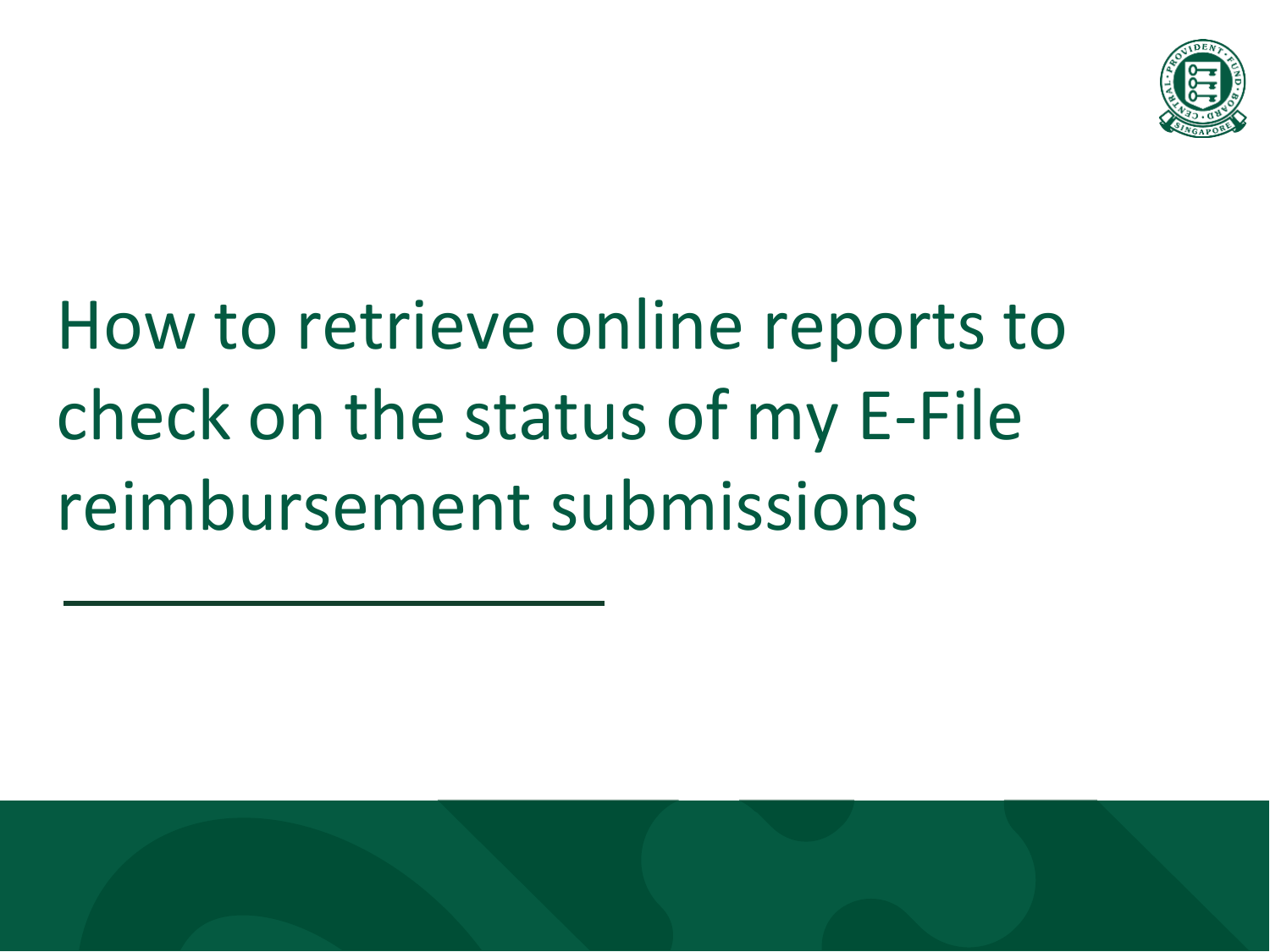## What is this guide about?

- Employers/Insurers who have registered for the Board's Internet Reimbursement E-File service would be able to monitor the status of their reimbursement submissions by logging in to the Board's website.
- This document guides the user (employer/insurer) on how to retrieve the reports generated at various milestone of the internet reimbursement process. The reports allow the user to be assured that a submission is successful, or follow-up with rectification actions if a submission is rejected.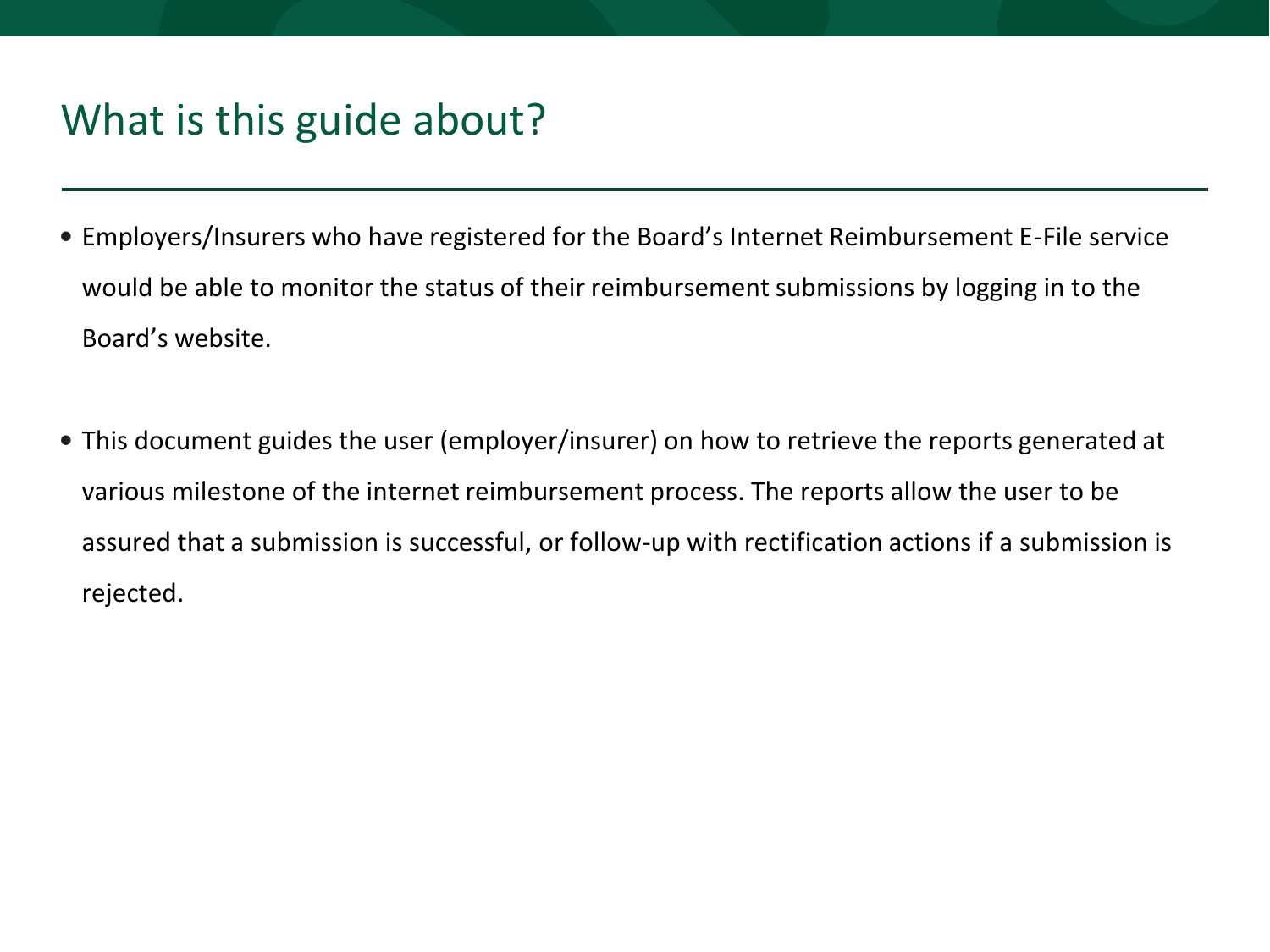## Internet Reimbursement E-File Service

• The Internet Reimbursement E-File service takes about 5 days to process your reimbursement submissions. The process is briefly explained below:

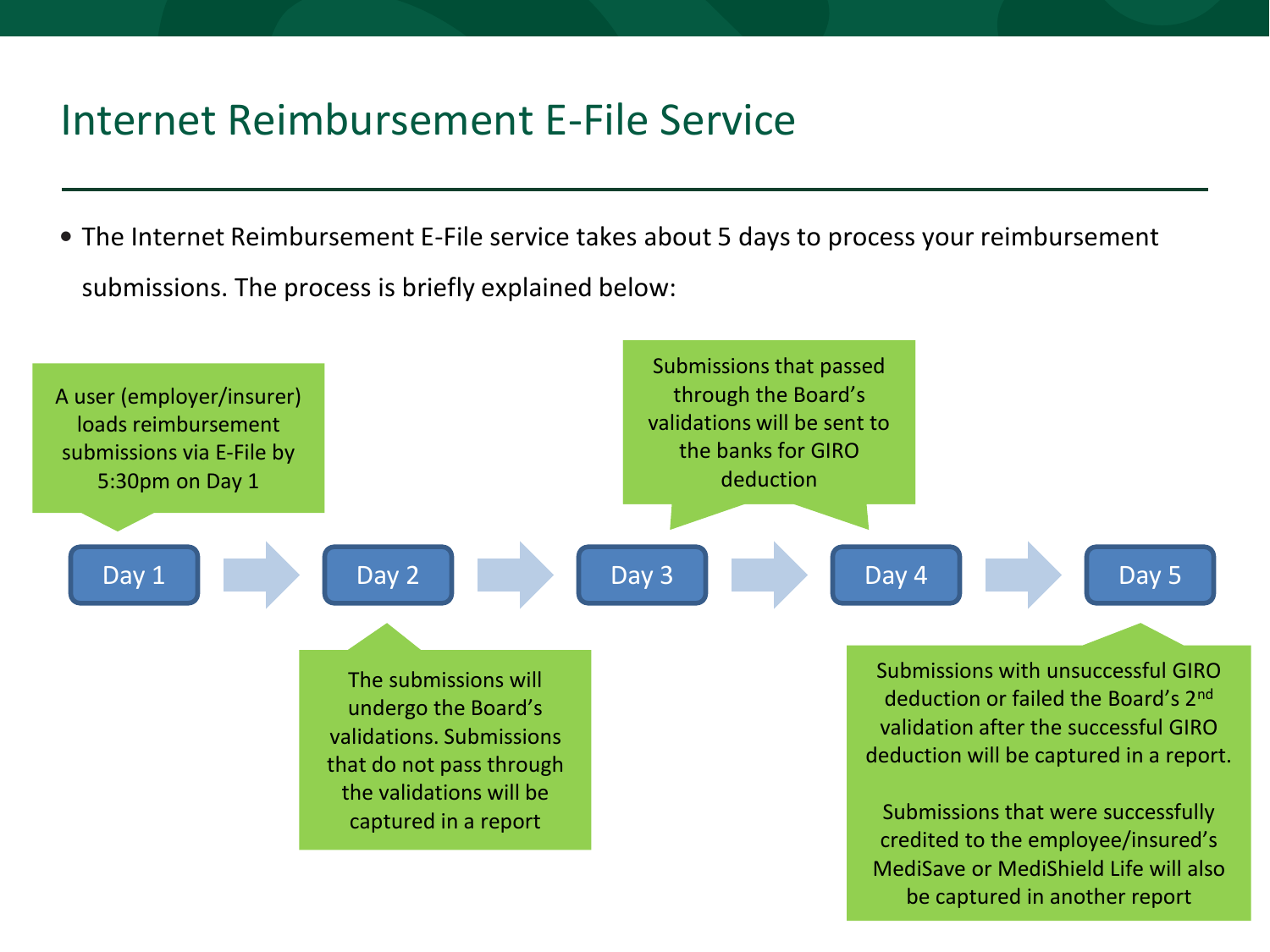## Internet Reimbursement E-File Service

• 3 reports will be available for user to download in this 5 day process as below. Please note that no reports will be generated if the entire submission file is rejected

#### **Tip Box!**

Please refer to our "Rejection Reason" file to understand why your submission was unsuccessful, and correct it before resubmitting.

| Name of the<br><b>Report</b>           | When will the report<br>be available after<br>reimbursement<br>submission (Day 1) | What the report shows                                                                                                                                                                                                                                                                                                        |
|----------------------------------------|-----------------------------------------------------------------------------------|------------------------------------------------------------------------------------------------------------------------------------------------------------------------------------------------------------------------------------------------------------------------------------------------------------------------------|
| Unsuccessful<br>(Before)<br>Deduction) | Day 2                                                                             | This report captures submissions that failed the Board's validations. There<br>is no GIRO deduction for these unsuccessful submissions.                                                                                                                                                                                      |
| Unsuccessful<br>(After Deduction)      | Day 5                                                                             | This report captures the following submissions:<br>Failed the Board's 2 <sup>nd</sup> validations on Day 5 after successful GIRO<br>a.<br>deduction<br>Unsuccessful GIRO deduction e.g. Insufficient bank balance<br>b.<br>Any excess amount that was deducted from the user's bank account will<br>be refunded accordingly. |
| Successful                             | Day 5                                                                             | This report captures submissions that were successful in the GIRO<br>deduction. The amount deducted from the user's bank account has been<br>credited to their employee/insured's MediSave or MediShield Life                                                                                                                |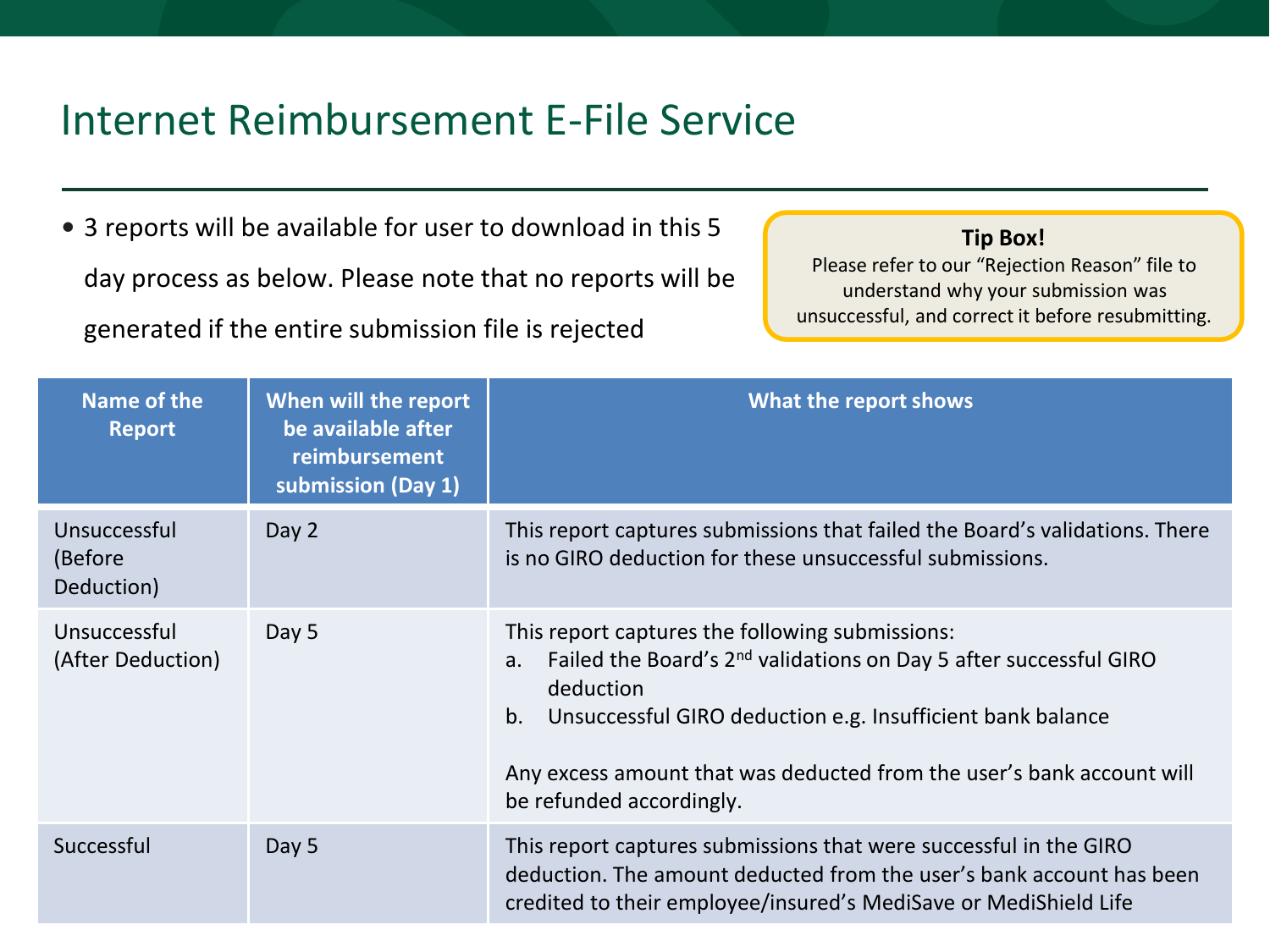

Step 1: Navigate to [www.cpf.gov.sg](http://www.cpf.gov.sg/). Click "Member" and select "Employer" from the drop down list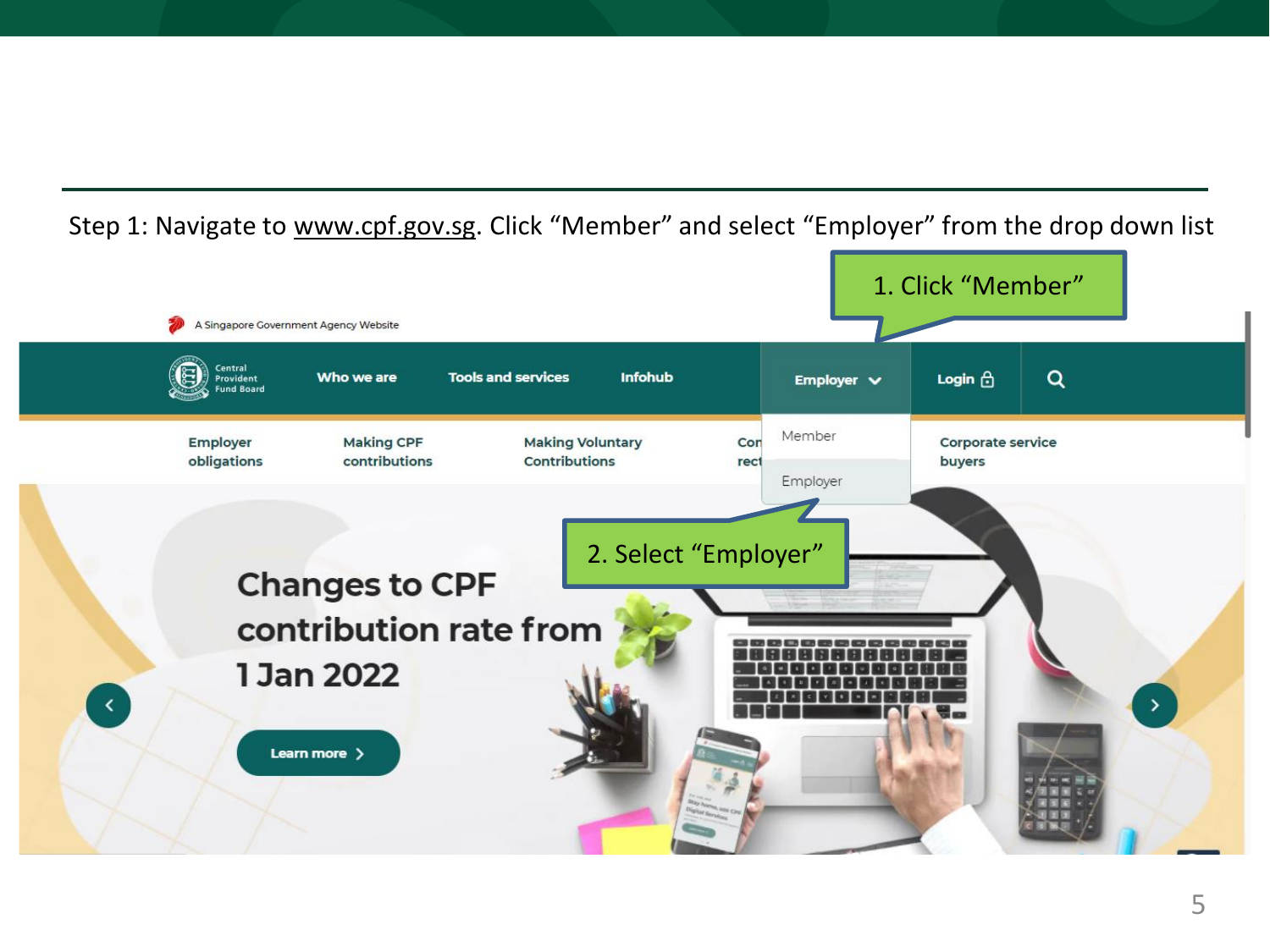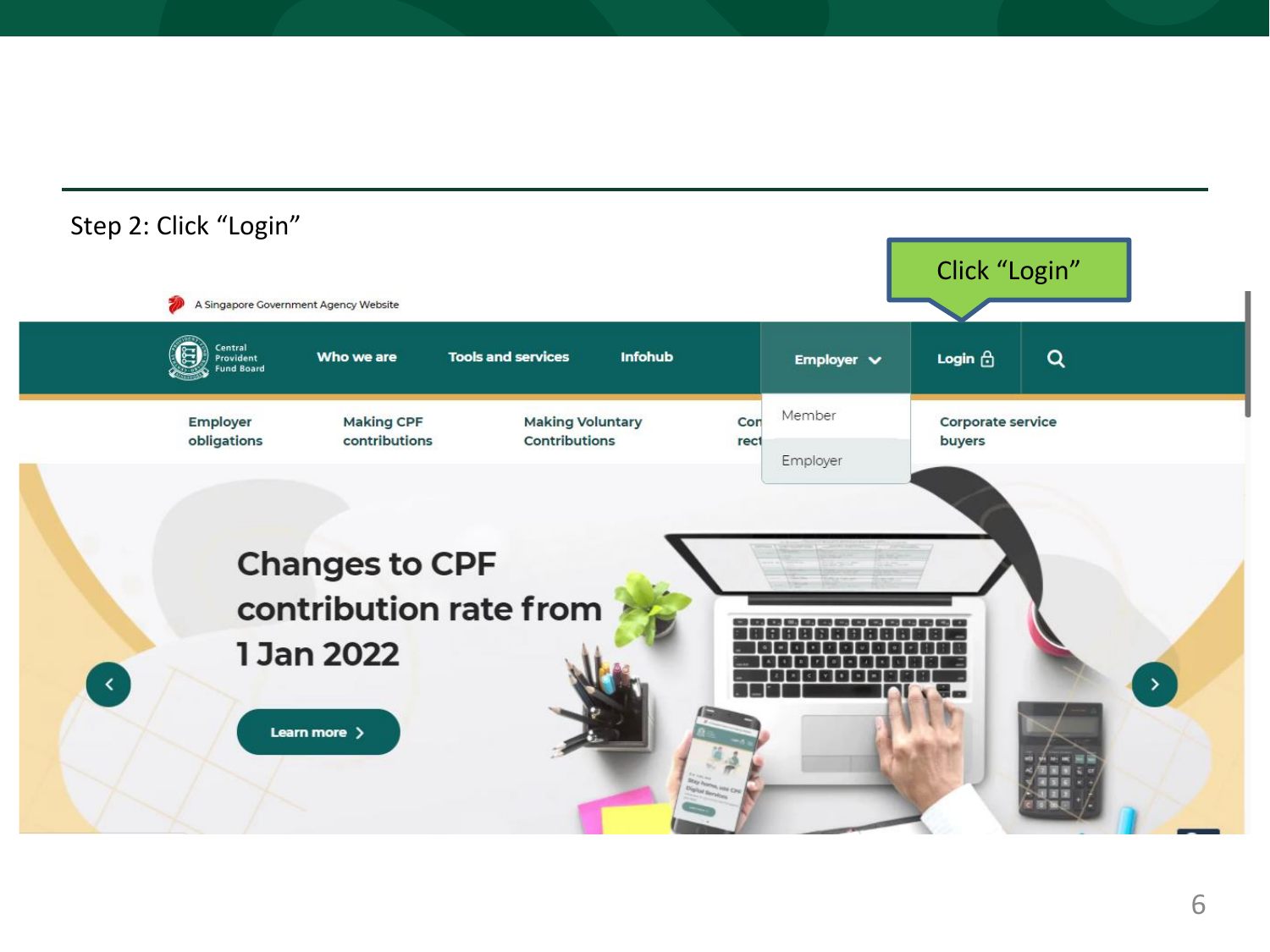#### Step 3: Select "Other Employer Services"

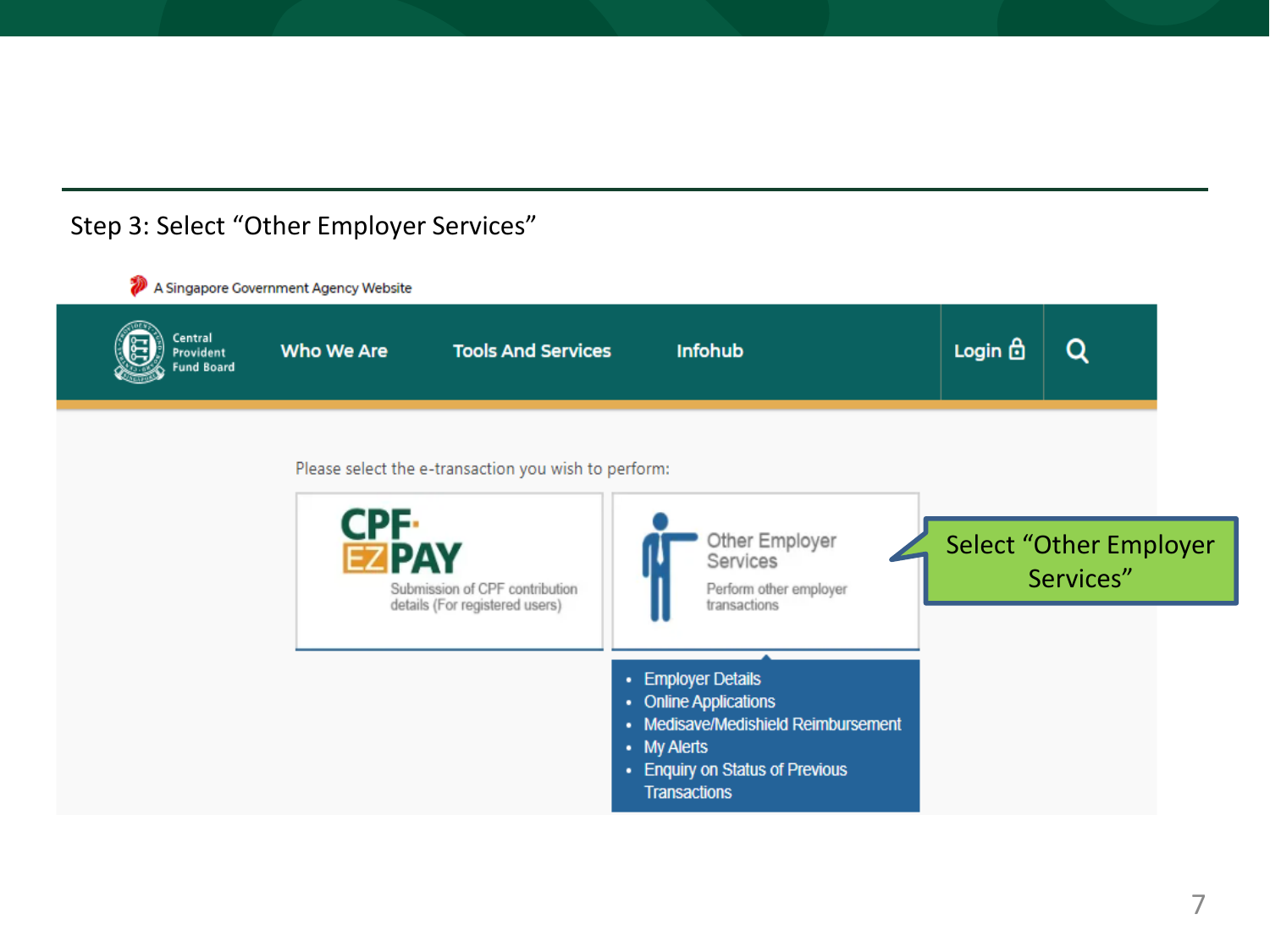#### Step 4: Select "For UEN-registered entities"



services for businesses (G2B) using Singpass instead of Corppass. For more information, visit go.gov.sg/corporate-login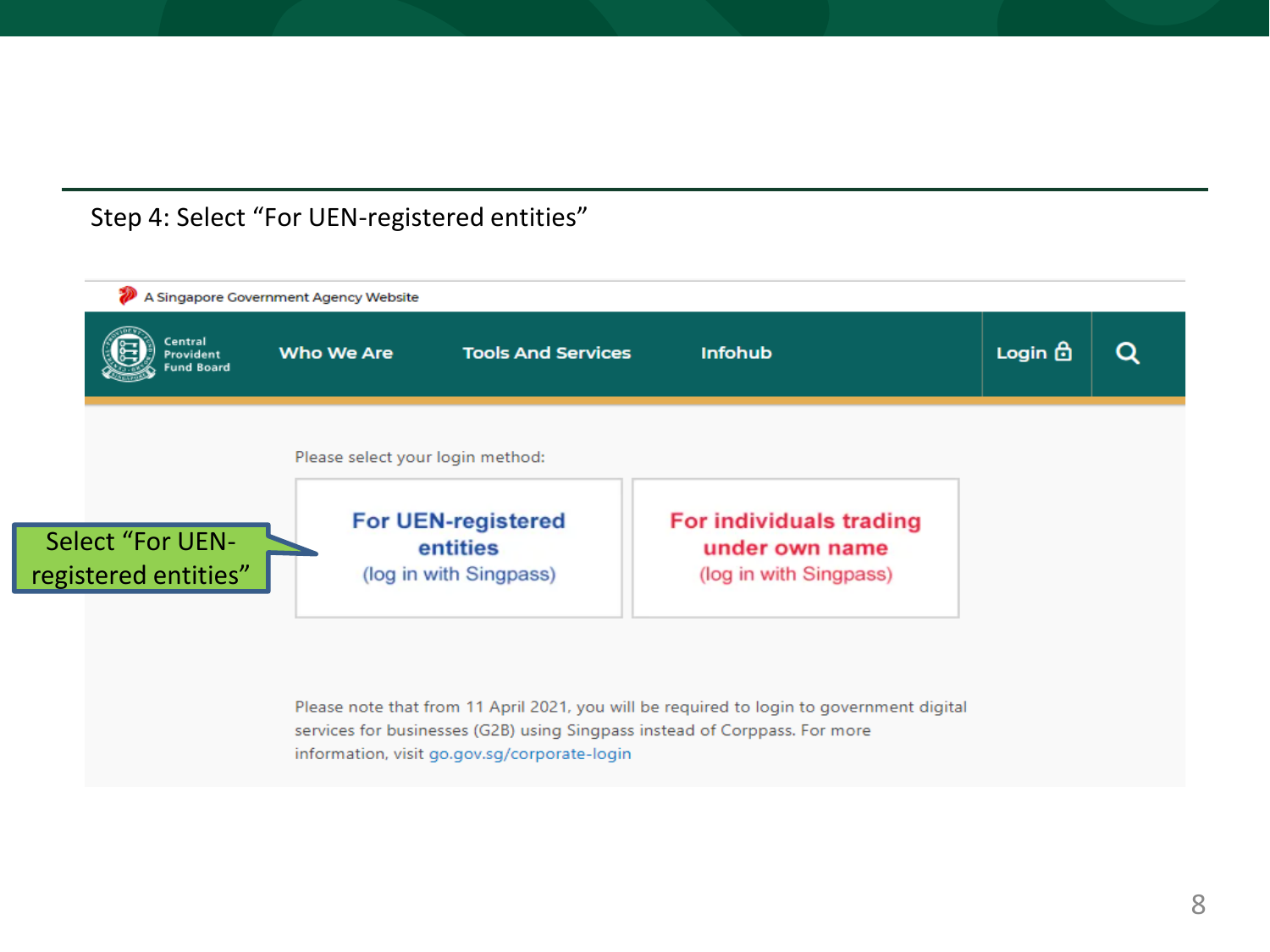#### Step 5: Log in with Singpass



Don't have Singpass app? Download now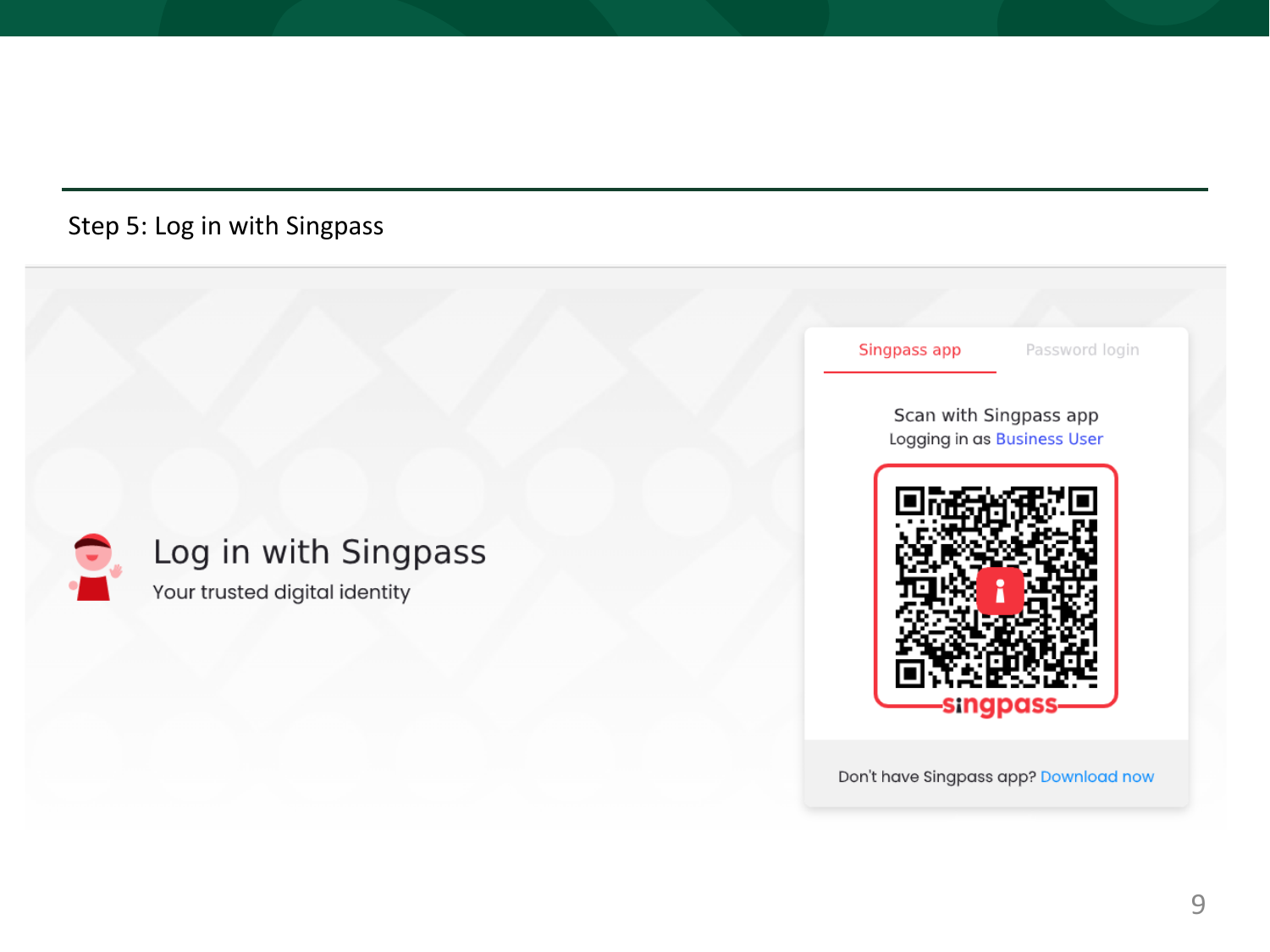#### Step 6: Key in your company's CPF Submission Number (CSN) and click "Submit"





If you do not have a CSN, please obtain one by completing the Apply for CPF Submission Number.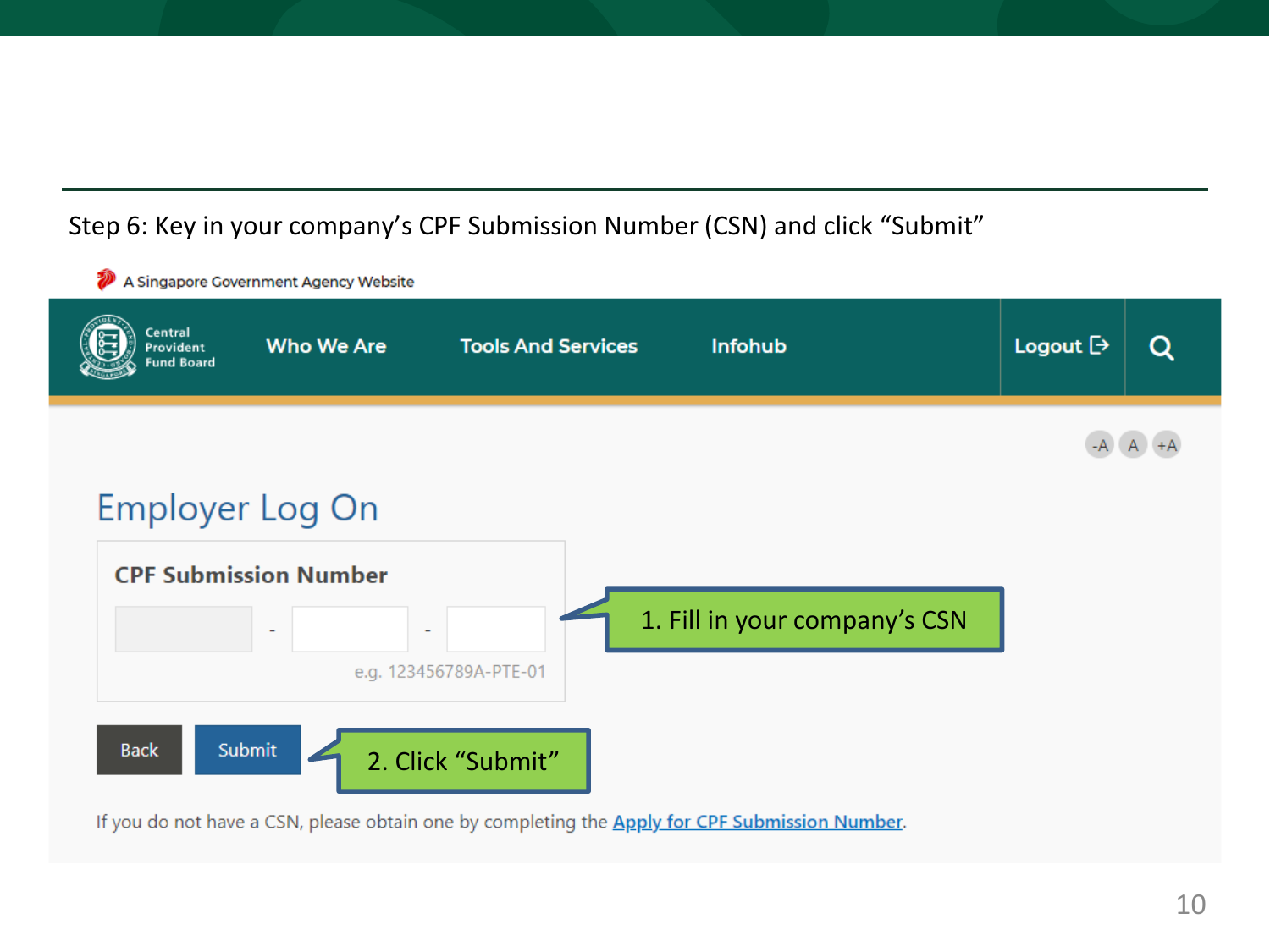Step 7: Select "MediSave/MediShield Life Reimbursement" in the menu on the left. Click "Enquiry on

11

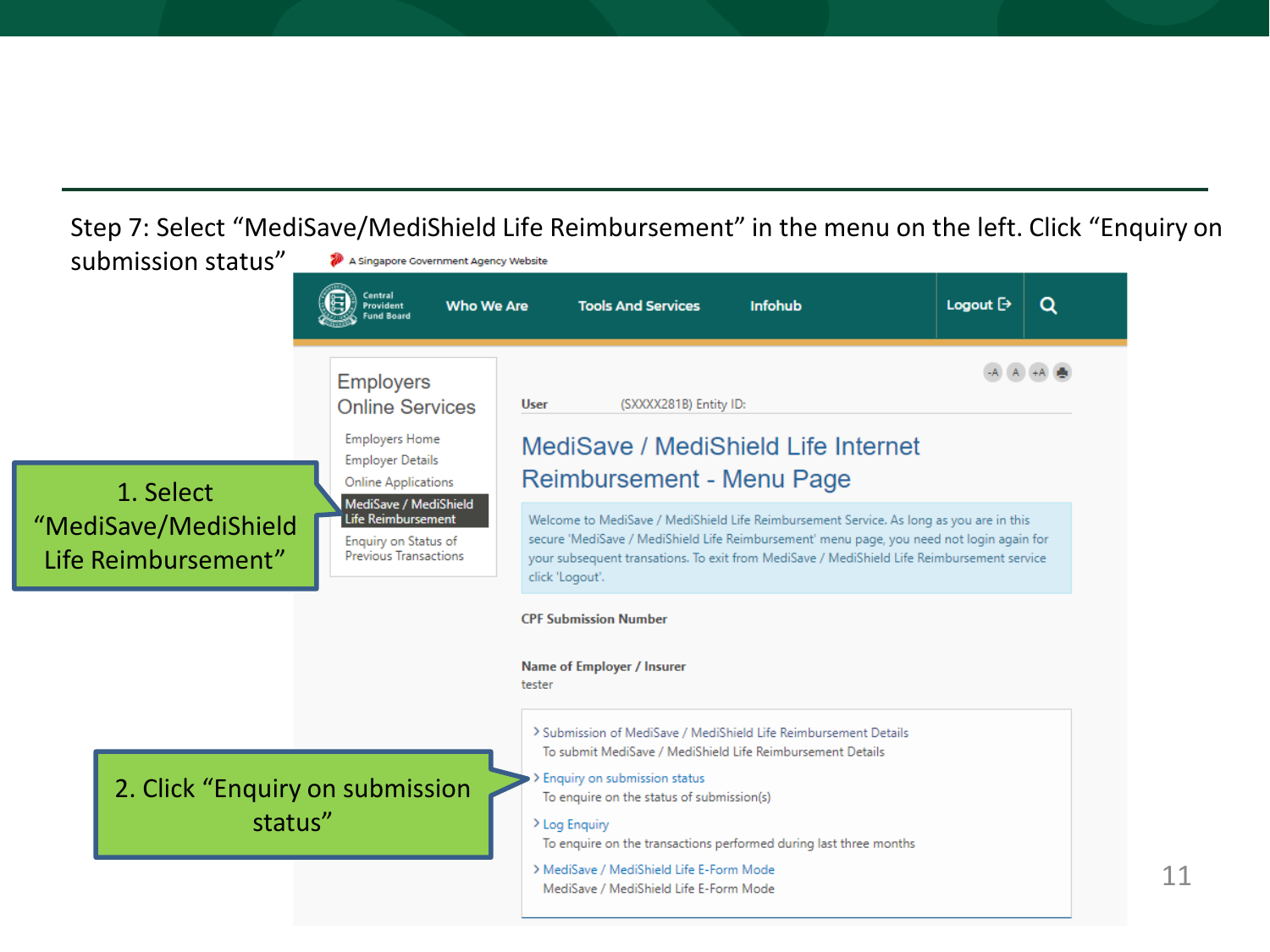### Step 8: Select the relevant month that you would like to retrieve the report for

| A Singapore Government Agency Website                                                                                                                                                 |                                                                                                                                                 |                                                                         |                  |   |
|---------------------------------------------------------------------------------------------------------------------------------------------------------------------------------------|-------------------------------------------------------------------------------------------------------------------------------------------------|-------------------------------------------------------------------------|------------------|---|
| Central<br><b>Who We Are</b><br>Provident<br><b>Fund Board</b>                                                                                                                        | <b>Tools And Services</b>                                                                                                                       | <b>Infohub</b>                                                          | Logout $\ominus$ | Q |
| <b>Employers</b><br><b>Online Services</b>                                                                                                                                            | (SXXXX281B) Entity ID:<br>User                                                                                                                  |                                                                         |                  |   |
| <b>Employers Home</b><br><b>Employer Details</b><br><b>Online Applications</b><br>MediSave / MediShield<br>Life Reimbursement<br>Enquiry on Status of<br><b>Previous Transactions</b> | <b>Enquiry on Submission Status</b><br><b>CPF Submission Number</b><br>Select the relevant<br>month to retrieve the<br>report<br>Select a month | nquire. To proceed, click "Next".                                       |                  |   |
|                                                                                                                                                                                       | ä<br>Nov 2021<br>e.g. Month Year                                                                                                                | * Enquiry of submission only to transactions performed in last 3 months |                  |   |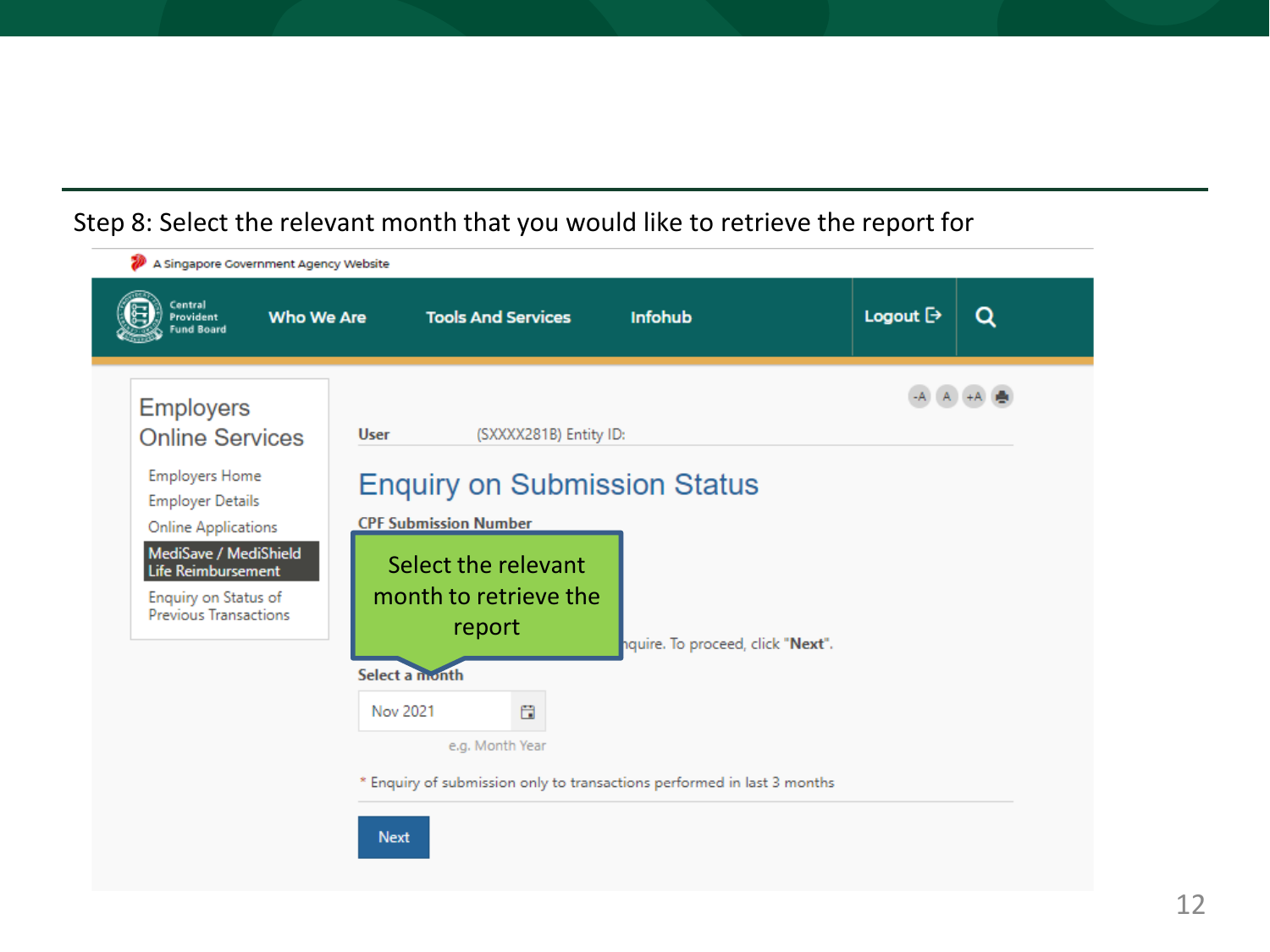#### Step 9: Click on the links for the reports in text file format

A Singapore Government Agency Website

| Central<br><b>Who We Are</b><br><b>Provident</b><br><b>Fund Board</b>                               |                                                                      | <b>Tools And Services</b>                                     | <b>Infohub</b> |                        | Logout $\ominus$               | Q |  |  |
|-----------------------------------------------------------------------------------------------------|----------------------------------------------------------------------|---------------------------------------------------------------|----------------|------------------------|--------------------------------|---|--|--|
| <b>Employers</b><br><b>Online Services</b><br><b>Employers Home</b><br><b>Employer Details</b>      | <b>User</b>                                                          | (SXXXX281B) Entity ID:<br><b>Enquiry on Submission Status</b> |                |                        |                                |   |  |  |
| <b>Online Applications</b>                                                                          | <b>CPF Submission Number</b><br>Name of Employer / Insurer<br>tester |                                                               |                |                        | Select one of these<br>reports |   |  |  |
| MediSave / MediShield<br>Life Reimbursement<br>Enquiry on Status of<br><b>Previous Transactions</b> |                                                                      |                                                               |                |                        |                                |   |  |  |
|                                                                                                     | Submission Made in The Month Of Sep 2021                             |                                                               |                |                        |                                |   |  |  |
|                                                                                                     | <b>Submission</b><br><b>Number</b>                                   | Submission<br>Date                                            | <b>Status</b>  | <b>Submitted</b><br>By | <b>Reports</b>                 |   |  |  |

To make another enquiry, click here.